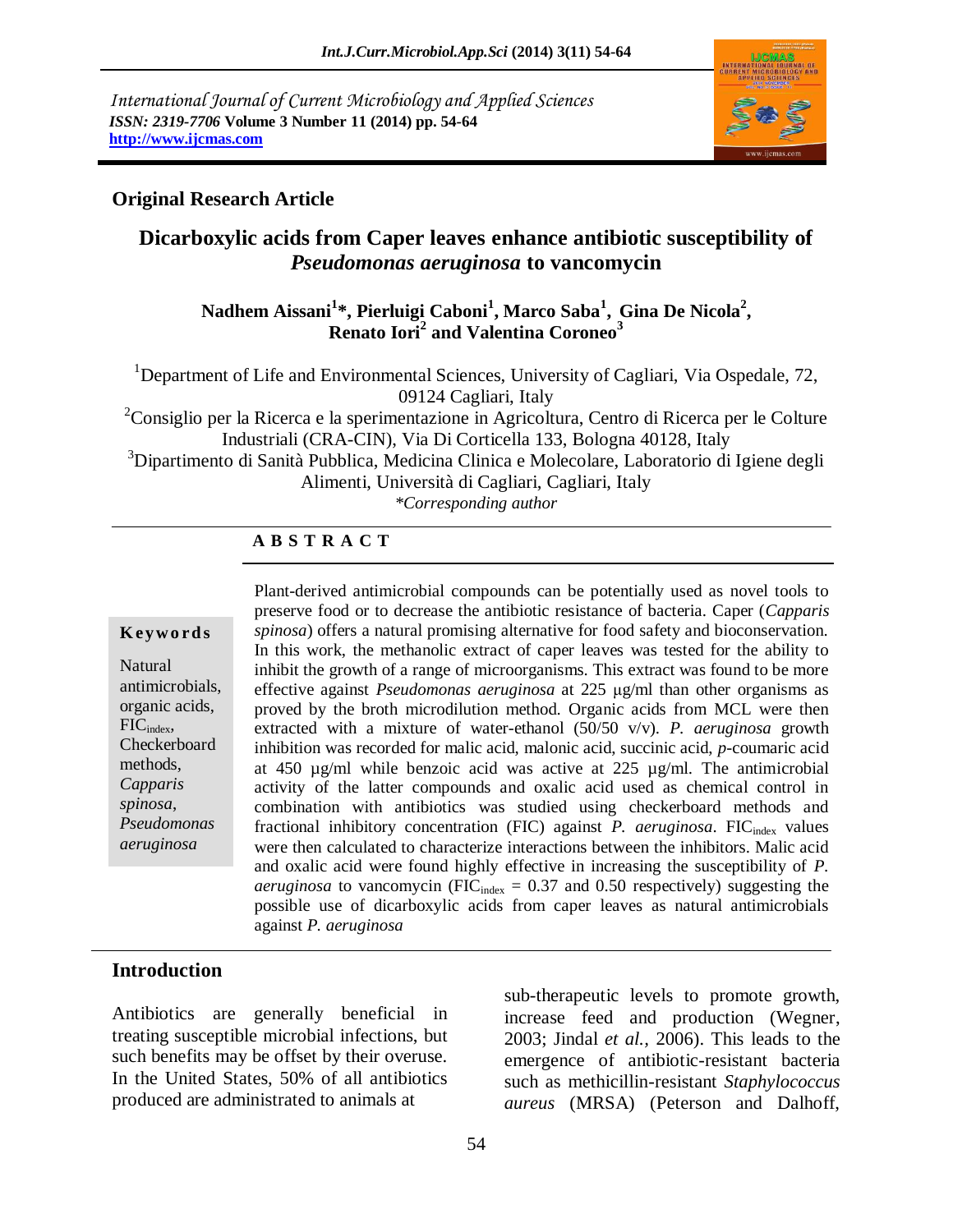2004). Thus, new strategies are needed to control these microorganisms. Combination between antimicrobials can offer a useful solution to avoid or, at least, decrease bacterial resistance. Currently, there is a growing interest in using natural antibacterial compounds such as herbal extracts or pure compounds found in medicinal plants in health care and microbial control. The majority of their antimicrobial properties are due to secondary metabolites, such as the volatile constituents, polyphenols, organic acids and dicarboxylic acids (Fattouch *et al.,* 2007, Aissani *et al.,* 2012, Feng *et al.,* 2012).

Organic acids have a long history of being used as food additives and preservatives for preventing food deterioration and extending the shelf life of perishable food ingredients (Hazan *et al.,* 2004). Specific organic acids have also been used to control microbial contamination and dissemination of foodborne pathogens in food production and processing (Ricke, 2003). To date, no studies are published on the antimicrobial effects of *Capparis spinosa* leaves extracts and its constituents against *Pseudomonas aeruginosa*.

*Pseudomonas aeruginosa* is a common Gram (-) [bacterium](http://en.wikipedia.org/wiki/Bacterium) that grows not only in normal atmospheres, but also under [hypoxic](http://en.wikipedia.org/wiki/Hypoxia_(environmental)) conditions and it is an important food borne pathogen and spoiling bacteria (Rahman and Kang, 2008). One of the most worrisome characteristics of *P. aeruginosa* is the low [antibiotic](http://en.wikipedia.org/wiki/Antibiotic) susceptibility due to the multidrug [efflux pumps](http://en.wikipedia.org/wiki/Efflux_(microbiology)) with chromosomally encoded [antibiotic resistance](http://en.wikipedia.org/wiki/Antibiotic_resistance) genes (*mexAB*, *mexXY*) and the low permeability of the bacterial cellular envelopes (Poole, 2004).

*Capparis spinosa* exhibits strong resistance to harsh environmental conditions (Sharaf *et al.,* 2000) and is found in the dry regions of west or central Asia and is widely grown in the Mediterranean basin. It has been employed as a flavouring agent in cooking, as a diuretic, hypertensive, and tonic since ancient times (Baytop 1984, Rivera *et al.,* 2003). It is used also as culinary spice as well as an anti-inflammatory agent in folk medicine, especially to treat ear ache and cough, and to expel intestinal worms (Zhou *et al.,* 2010). Recently, it was discovered that volatile secondary metabolites from caper, such as 2-thiophenecarboxaldehyde and methyl isothiocyanate were active against root knot nematodes *Meloidogyne incognita* (Caboni *et al.,* 2012).

The aims of the present work were to evaluate the antimicrobial activities of *Capparis spinosa* leaves methanolic extract (MCL) as well as the major constituents of this plant part essentially dicarboxylic acids against a set of bacteria, including *P. aeruginosa*. To assess the synergistic interaction between these agents and antibiotics those are naturally not active against this bacterium.

# **Materials and Methods**

# **Chemicals and antimicrobial agents**

Standards of malic acid, succinic acid, oxalic acid, benzoic acid, *p*-coumaric acid, malonic acid, methyl isothiocyanates and N,O-bis (trimethylsilyl) trifluoroacetamide (BSTFA) and trimethylchlorosilane (TMCS) were obtained from Sigma-Aldrich (Milano, Italy).

Cefpodoxime (Cefodox 200 mg, Scharper, Italy), lomefloxacin (Uniquin 400 mg, Madaus, Italy), cefixime (Supracef 400 mg, Lusofarmaco, Italy), cefditoren (Giason 200 mg, Zambon, Italy), ciprofloxacine (Ciproxin 500 mg, Bayer Schering Pharma,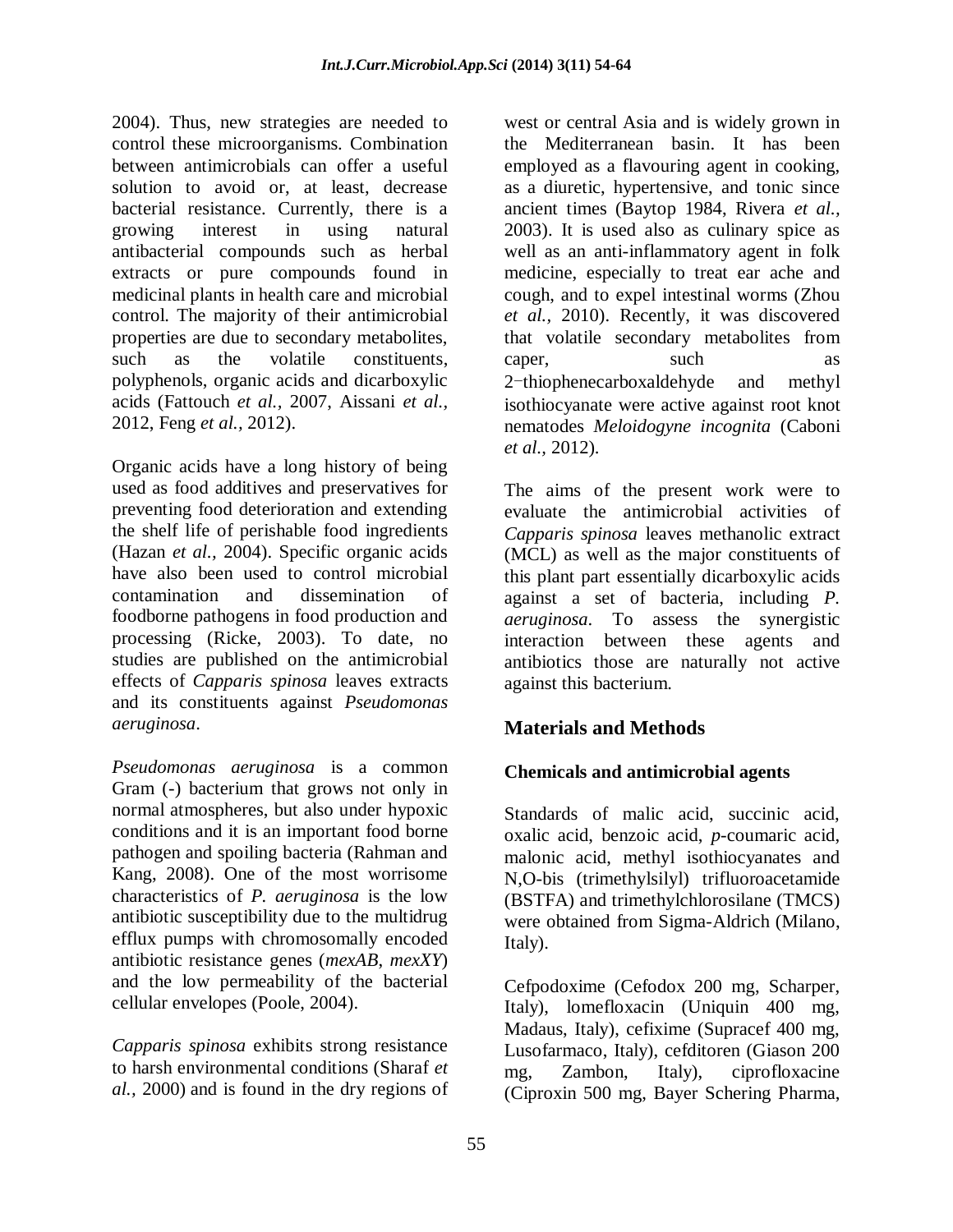Italy), rifaximin (Normix 200 mg, Alfa Wasserman, Italy), vancomycin, ceftazidime, polymyxine B and gentamycin were obtained from Microbiol, Italy. Methanol and water were of highperformance liquid chromatography (HPLC)-grade. Antibiotics were dissolved in distilled water to prepare working solution and tested for the calculation of their minimal inhibitory concentration (MIC).

#### **Extraction and Chemical Characterization**

# **Plant materials**

Leaves of *C. spinosa* were collected from Cagliari (Sardinia, Italy) in February, 2014, and were dried in the absence of light at room temperature. They were then sealed in paper bags, stored at room temperature, and kept in the dark until use. Voucher specimens were deposited at the Department of Life and Environmental Sciences, University of Cagliari (Italy) for species identification. For extraction, dried leaves (100 g) were ground and extracted with methanol (1:10, w/v) in a sonicator apparatus for 15 min, filtered through Whatman no. 40 filter paper, and centrifuged for 15 min at 13000 *g*. Then, the extract was sterilized by filtration using 0.45 μm filter and used for antimicrobial activity.

#### **Purification of glucocapparin and myrosinase**

Glucocapparin was isolated from powdered freeze-dried caper (*C. spinosa*) leaves, according to a procedure developed at CRA-CIN (Bologna, Italy) (Baasanjav-Gerber *et al.* 2011). In brief, glucocapparin was purified by two sequential chromatographic steps: isolation through anion exchange chromatography, followed by gel filtration. The purity was assessed by HPLC analysis

of the desulfo-derivative according to the ISO 9167-1 method, yielding glucocapparin with a purity of 90% (European Economic Community, Commission Regulation, 1990).

The enzyme myrosinase was isolated from seeds of *Sinapis alba* L. as described by Pessina *et al.* with some modification (Pessina *et al.,* 1990). The specific activity of the stock solution used in the present study was 60 U/mg of soluble protein. The enzymatic activity was 35 U/mL and the solution was stored at 4°C in sterile saline solution at neutral pH until use. One myrosinase unit was defined as the amount of enzyme able to hydrolyze 1 μmol/min of sinigrin at pH 6.5 and 37°C.

# **Sample preparation and derivatization**

Organic acids contained in caper leaves methanolic extract were quantified. The extraction method used for dried samples was as follows: 50 ml of 50% aqueous ethanol was added to 1 g of dried leaves. The extraction mixture was then sonicated for 45 min in a water bath at 50°C. Afterwards, the mixture was filtered with 0.45 µm PTFE filter, reduced to 25 ml by rotary evaporation of ethanol (40°C) and then extracted with 30 ml  $(3 \times 10$  ml) ethyl acetate. The organic layer was collected and reduced to 10 ml by rotary evaporation (40°C) and centrifuged for 10 min. Anhydrous  $Na<sub>2</sub>SO<sub>4</sub>$  was then added to remove moisture. Then, 1 ml of the organic layer was derivatized after evaporation of the solvent under nitrogen stream. For the silylation procedure a mixture of BSTFA - TMS (99:1) (200 μl) were added, vortexed in screw cap glass tubes and consecutively placed in a water bath at 80°C for 45 min. The silylated mixture was made up to 1 ml with hexane and 1 μl was analyzed by GC-MS.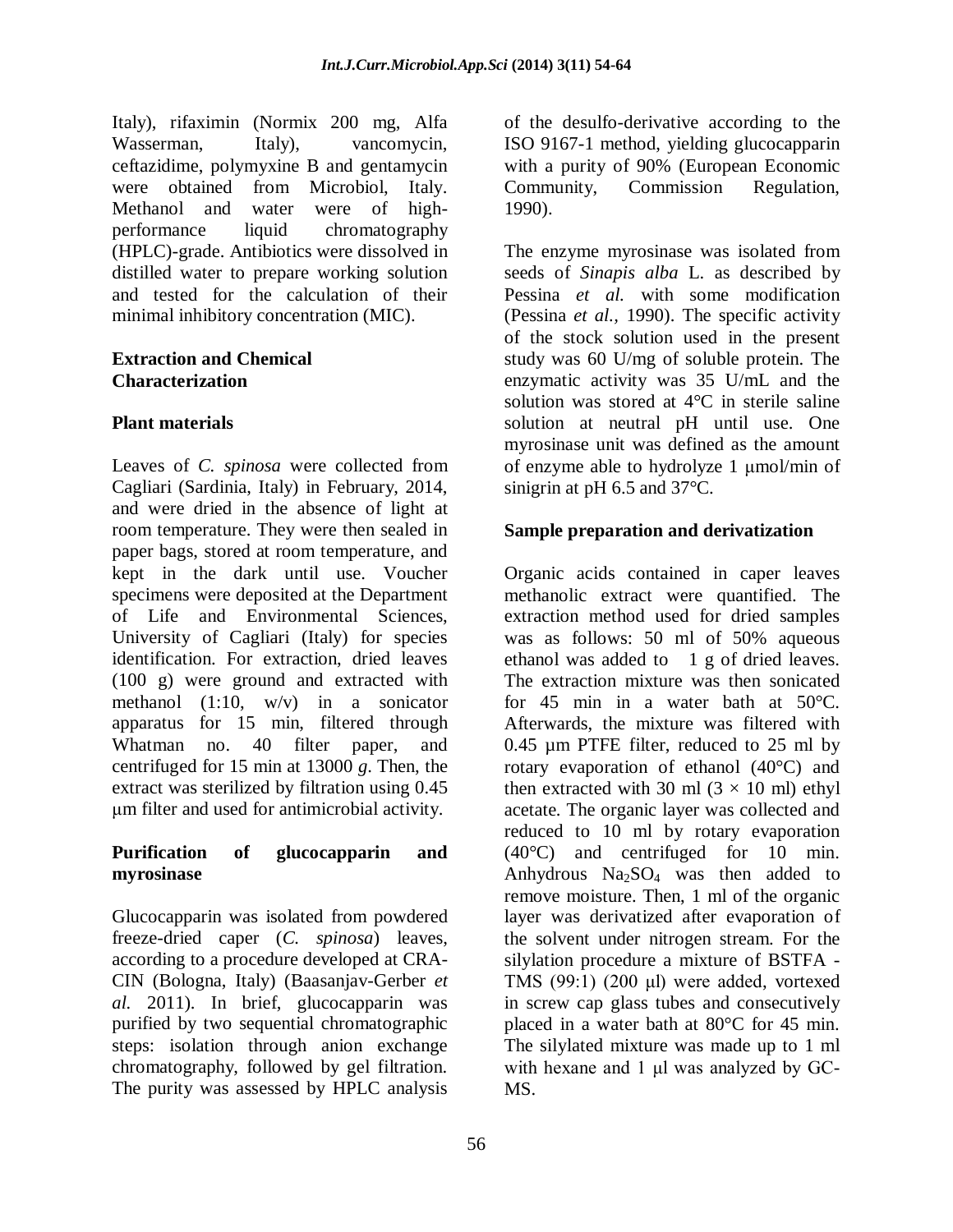#### **GC-MS analysis**

The chromatographic separation for the identification of silylated components was performed on an Agilent Technologies 6850 coupled with a Mass Selective Detector 5973 and a 7683B Series Injector autosampler. Injection was performed in a splitless mode. Data were elaborated using MSD ChemStation D.03.00611. The column was 5% phenylmethylpolysyloxane, 30 m x 0.25 mm x 0.25 μm. The injector was set at 290°C. The temperature program was as follows: from 70°C to 135°C with 2°C/min, hold for 10 min; from 135°C to 220°C with 4°C/min, hold for 10 min; from 220°C to 270°C with 3.5°C/min and then hold for 20 min. A post run of 10 min at 70°C was sufficient for the next injection. The flow rate of carrier gas (helium) was maintained at 1.5 ml/min. Identification of compounds was obtained by comparing the retention times with those of authentic compounds and the spectral data obtained from the NIST libraries. Each determination was carried out in triplicate.

#### **Microbiological Assay**

The antimicrobial activity of caper leaves methanolic extract was studied. The experiments were carried out using a set of microorganisms: *Escherichia coli* (ATCC 25922), *Salmonella typhimurium* (ATCC 14024), and *Pseudomonas aeruginosa* (ATCC 9027) strains for Gram(-), *Listeria monocytogenes* (ATCC 35152) and *Staphylococcus aureus* (ATCC 25932) strains for Gram (+), *Aspergillus niger* (ATCC 16404), *Aspergillus flavus* (isolated in our laboratory) and *Penicillium* spp. as fungal strains. We also used *P. aeruginosa* strains previously isolated in our laboratory for this study. For each of the abovementioned bacterial strains, the minimum inhibitory concentration (MIC) was

determined using the broth microdilution method. Stock standard solutions of compounds deduced by GC/MS were prepared at 1% (v/v) in DMSO. Working solutions of glucocapparin were prepared by dilution in microplates at concentration values ranging from 3.5 to 900 μg/ml in 100 mmol/l phosphate buffer. For the experiment of the *in situ* release of methyl isothiocyanate, myrosinase  $(5 \mu l)$  was added into each well and the hydrolysis was performed at 37°C for 24 h.

In all experiments, the bacterial suspensions were added in the microwells at a concentration of  $10^5$  colony-forming concentration of colony-forming units/ml (CFU/ml). The plates were incubated aerobically at 37°C for 24 h. Bacterial growth was revealed by the presence of turbidity and a pellet on the well bottom. The MIC value was considered the highest dilution of the extract that did not show the production of pellet. The same experiments were repeated with antibiotics at concentrations between 0.43 and 1800 μg/ml.

Inhibited microorganisms were tested using the standard disk method to determine the minimal bactericide concentration (MBC). The MBC was considered the lowest concentration of a substance determining a bactericidal effect of 99.9%. The experimental determination of MBC consists of measuring the viability percent without visible growth.

For fungal strains, inhibition tests were carried out by inoculation, with mycelia fragments of 6 mm in diameter, in Petri dishes containing potato dextrose agar (PDA). After the addition of the extract (900 μg/ml), plates were sealed with parafilm and incubated in the dark at 22°C. Control samples with the mycelia in PDA and distilled water were incubated under the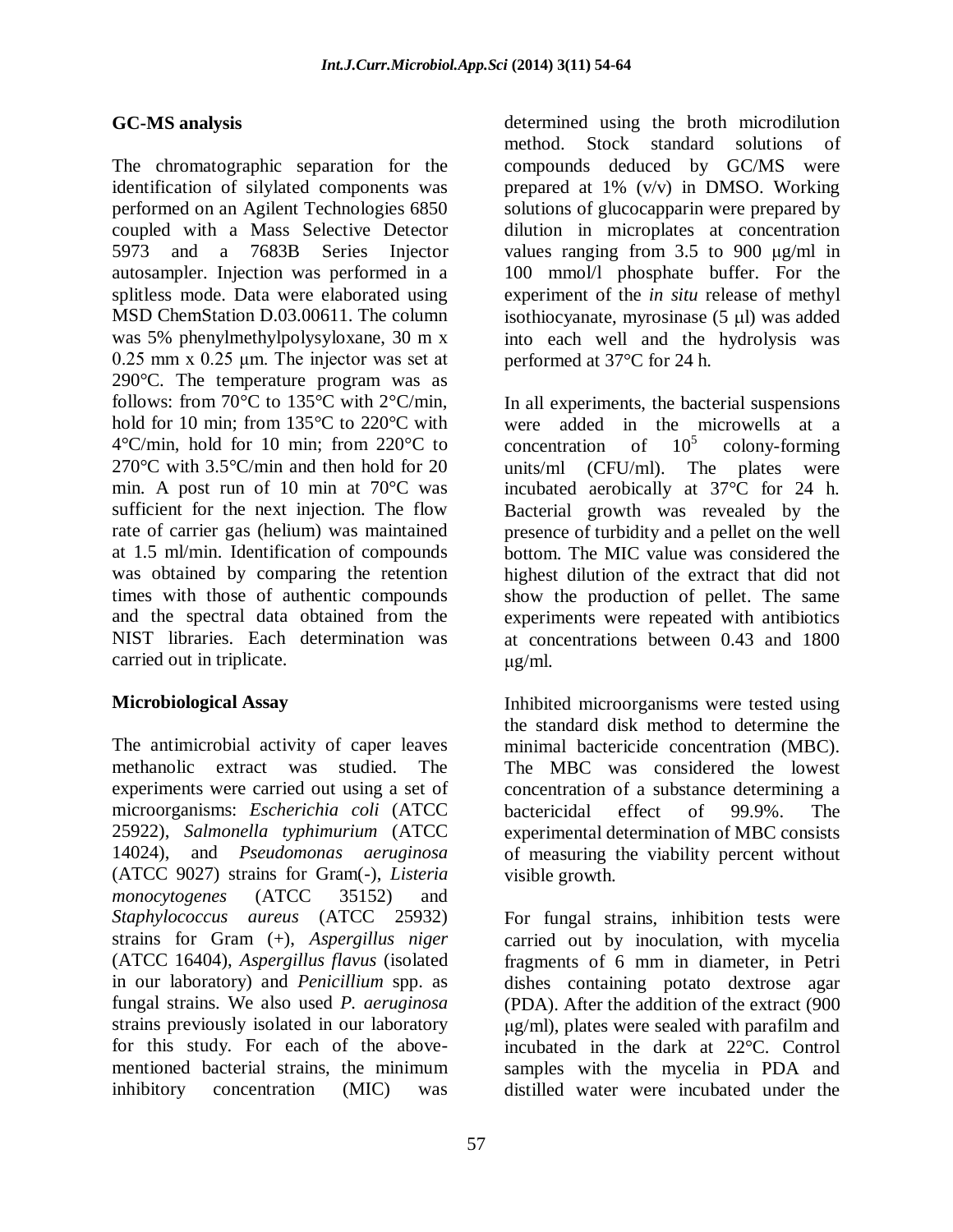same conditions. The effectiveness of the treatments was evaluated by measuring the average diametric growth of the colonies after 4, 8 and 12 days of the inoculation. The percentage of inhibition (I) was calculated according to the formula of Zygadlo and Guzman (Zygadlo *et al.,* 1994).

$$
I(\%) = [(C-T)/C] \times 100
$$

Where C is the average diameter of fungal growth in  $PDA + water$ , and T is the average diameter of fungi cultivated in PDA with the extract. When no mycelium growth was observed, the fungal fragment was transferred to a plate containing only PDA and incubated for 48 h, to determine if the inhibition was fungistatic or fungicide. All experiments were repeated three times.

#### **Synergistic test**

To evaluate the synergistic effect of the isolated antimicrobial substances with antibiotics, checkerboard method was used against *P. aeruginosa* as previously described (Rand *et al.,* 1993, Palaniappan and Holley, 2010). This method is often combined with calculation of a fractional inhibitory concentration  $FIC_{index}$  to test the antimicrobial potencies of drugs in medical laboratories (Pei *et al.,* 2009). Synergistic interactions involving the natural antimicrobial substance A (organic acid) and substance B (antibiotic) were tested. The concentrations of the agents used were started from the double of their MIC value and were evaluated by calculating the FIC index for each combination using the following formula: FIC of substance  $A =$ MIC of substance A in combination / MIC of substance A alone: FIC of substance  $B =$ MIC of substance B in combination / MIC of substance B alone; FIC index = FIC of substance A + FIC of substance B (Mandalari *et al.,* 2010). Synergy was

defined as a FIC $_{index} \le 0.5$ . When the FICindex is between 0.5 and 4.0 indicates no interaction between substances while a FIC index > 4.0 indicates an antagonism (Hemaiswarya *et al.,* 2008). For synergistic activity confirmation, a suspension of  $10^5$ CFU/ml of the bacterium was prepared in which the concentration of the antimicrobials corresponded to the observed synergistic activity were added then, 100 μl was plated 3 times in agar TBX (Microbiol-Cagliari, Italy). A control with no antimicrobial was included. The bacterium was incubated overnight at 37°C, and the number of survived bacteria was counted.

#### **Statistical Analysis**

All tests of the assessment of bacterial growth were run in triplicate and averaged. Means, standard errors, standard deviations and degrees of significance using Student's test were calculated from replicates within the experiments, and analyses were done using Microsoft Excel 2010. If natural compound-antibiotic combination appeared synergistic (FIC $_{index} \leq 0.5$ ), this observation was confirmed only after it was demonstrated that the combination also caused a significant decrease  $(P < 0.05)$  in the bacterial growth.

# **Results and Discussion**

# **Antimicrobial activity of the extract**

Using the microdilution method, MCL showed an antimicrobial activity only against both the reference *P. aeruginosa* (ATCC 9027) and isolated strains with a MIC at 225 μg/ml (Table 1). Methyl isothiocyanate the major compound found in caper stems and leaves methanolic extracts (Caboni *et al.,* 2012), did not show any antimicrobial activity. This isothiocyanate is naturally released, when the plant is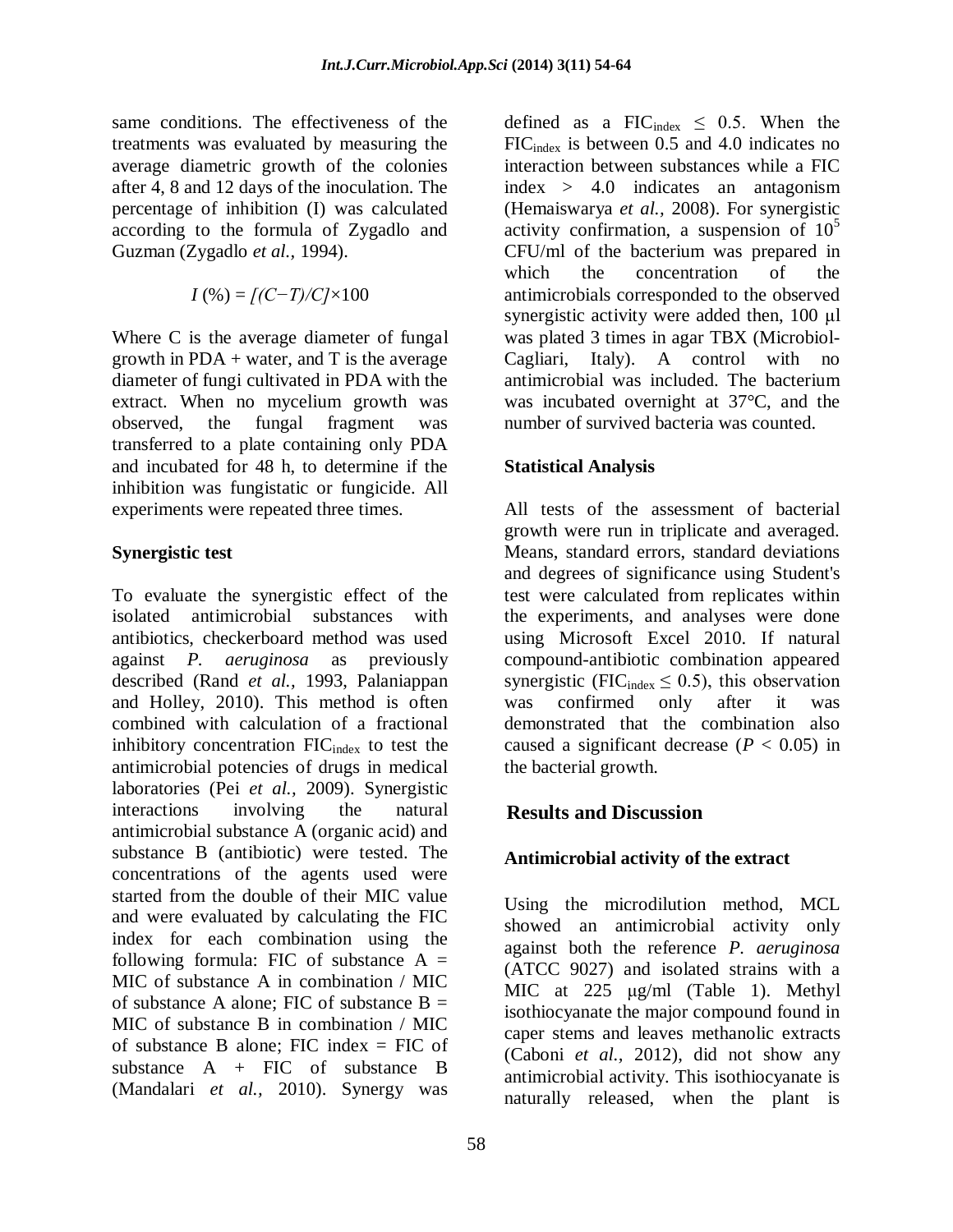stressed, by the contact of myrosinase and glucocapparin. Similarly, both glucocapparin alone and methyl isothiocyanate produced *in situ* by the addition of myrosinase to the precursor glucocapparin, showed no activity. This leads us to hypothesize that organic acids found in MCL were responsible for activity. Subsequently, levels of organic acids were determined by GC-MS after extraction with aqueous ethanol and reported in Table 2.

#### **Antimicrobial activity of organic acids deduced by GC-MS analysis**

Malic acid, succinic acid, malonic acid and *p*-coumaric acid as components of MCL showed an activity against this *P. aeruginosa* with MIC at 450 μg/ml while benzoic acid showed an activity of 225 µg/ml (Table 2). Same level of activity (450 μg/ml) was found when we used oxalic acid as an external control confirming the antimicrobial activity of organic acids and their use as food additives and preservatives (Ricke, 2003). The antibacterial mechanisms of organic acids are not fully understood, they are probably capable of exhibiting bacteriostatic and bactericidal properties based on the physiological status of the organism and the physicochemical characteristics of the external environment, but in all cases pH is considered a primary determinant of effectiveness because it affects the concentration of undissociated acid formed.

Undissociated acid forms can penetrate the bacterial membrane and generate ions and protons in the neutral pH of cytoplasm (Cherrington *et al.,* 1990, Cherrington *et al.,* 1991). Export of excess protons requires consumption of cellular adenosine triphosphate (ATP) and may result in depletion of cellular energy (Ricke, 2003). Organic acids can be toxic for

microorganisms by membrane uncoupling capabilities. These compounds interfere with cytoplasmic membrane structure and proteins so that the electron transport is uncoupled and subsequent ATP production is reduced, dissipating pH values and electrical gradients across cell membranes (Axe and Bailey, 1995). This hypothesis was tested by adding dicarboxylic acids to the *P. aeruginosa* culture decreasing the pH value from 7.4 to 4.0.

The effects of such pH decrease have been associated to the dissipation of the protonmotive force and inability to maintain internal pH followed by denaturation of acid-sensitive proteins and DNA (Ricke, 2003). Less direct antibacterial activities of organic acids have been reported and include interference with nutrient transport, cytoplasmic membrane damage resulting in leakage, disruption of outer membrane permeability and influencing macromolecular synthesis (Alakomi *et al.,* 2000).

Bacteria can develop resistance to dicarboxylic acids by adapting to acid stress and induction of acid tolerance response (Foster and Spector, 1995). No inhibition zone was detected when the disk diffusion method was used. This result let us conclude that MCL is only bacteriostatic not bactericidal against *P. aeruginosa*. Bacteria that grow around the disk can be also those that may metabolize organic acids present in MCL.

# **Antimicrobial activity of tested antibiotics**

The resistant patterns of *P. aeruginosa* to the tested antibiotics are shown in Table 3. Only vancomycin, cefditoren and lomefloxacin showed a legible activity against this bacterium (MICs =  $225$ , 1800 and  $3.51$ µg/ml, respectively).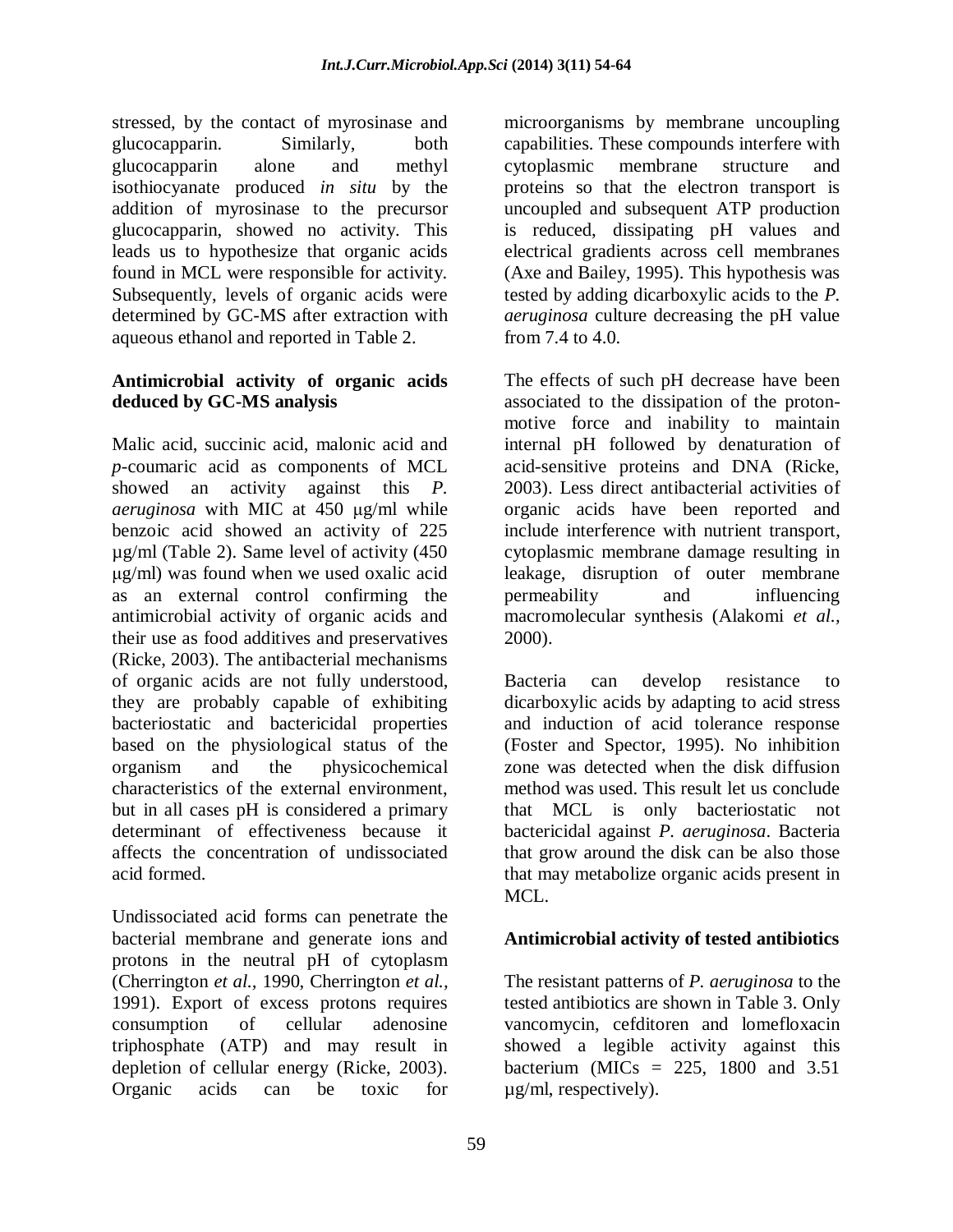

**Figure.1** Growth curves of *P. aeruginosa* at 37°C with and without treatment

(1) Control, (2) 56.25  $\mu$ g/ml of malic acid + 56.25  $\mu$ g/ml of vancomycin, (3) 56.25  $\mu$ g/mL of oxalic acid + 112.5 µg/mL of vancomycin

**Table.1** Activity of caper leaves methanol extract against bacterial and fungal strains using the microdilution method

| <b>Microorganism</b>          | MIC (µg/ml) |  |
|-------------------------------|-------------|--|
| $Gram(-)$                     |             |  |
| P. aeruginosa (ATCC 9027)     | 225         |  |
| <i>E. coli</i> (ATCC 25922)   | >900        |  |
| S. typhi (ATCC 14024)         | >900        |  |
| $Gram (+)$                    |             |  |
| L. monocytogenes (ATCC 35152) | >900        |  |
| S. aureus (ATCC 25932)        | >900        |  |
| <b>Fungal strains</b>         |             |  |
| A. niger (ATCC 16404)         | <b>NA</b>   |  |
| A. flavus                     | <b>NA</b>   |  |
| <i>Penicillium</i> spp        | <b>NA</b>   |  |

NA means Not active.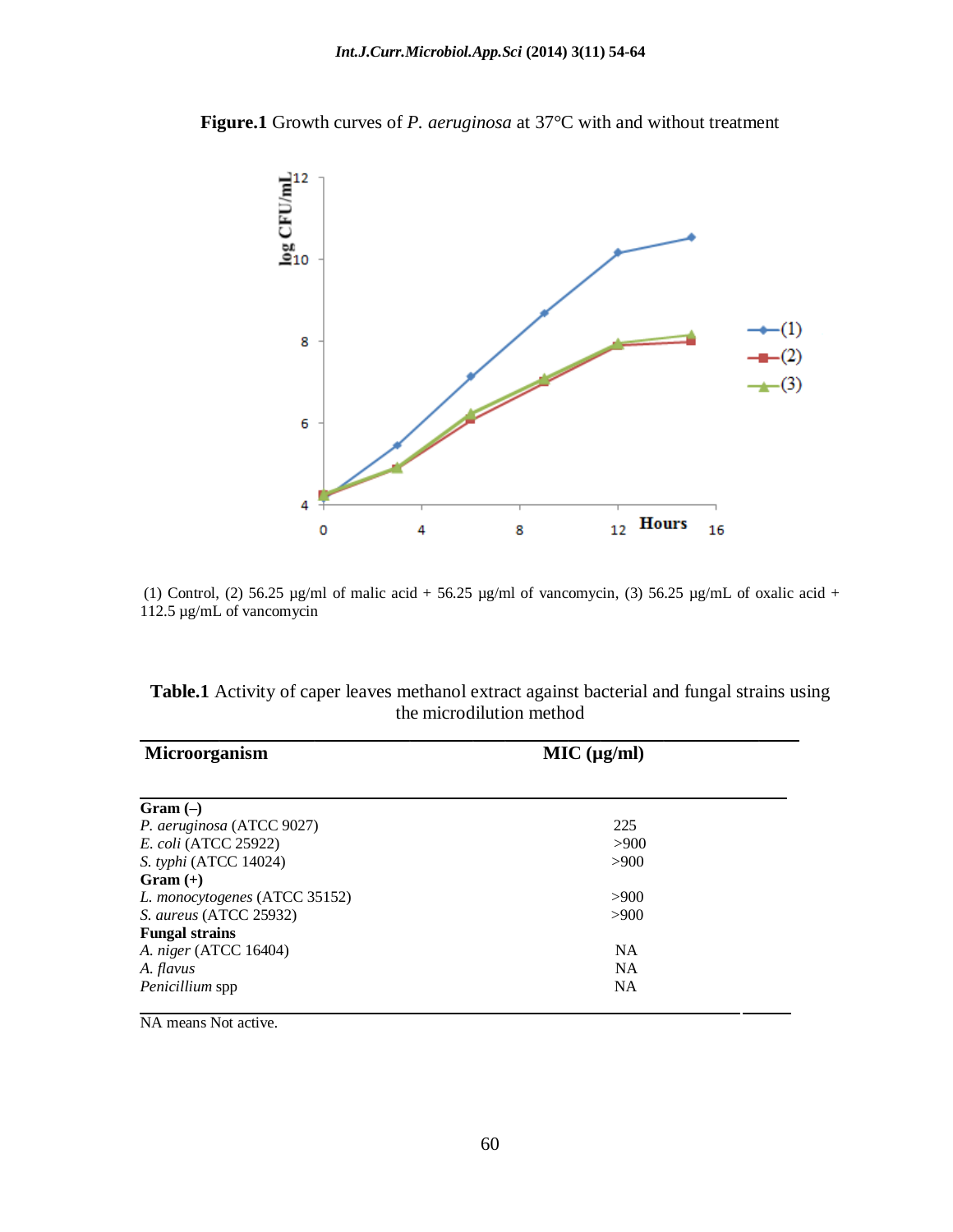| Compound           | $Rt$ (min) | KІ   | <b>MW</b> | concentration | MIC.         |
|--------------------|------------|------|-----------|---------------|--------------|
|                    |            |      |           | (mg/kg)       | $(\mu g/ml)$ |
| Malonic acid       | 14.32      | 1051 | 248       | $2.8 \pm 0.7$ | 450          |
| Benzoic acid       | 16.35      | 1169 | 194       | $148 \pm 52$  | 225          |
| Succinic acid      | 20.60      | 1170 | 262       | $2.9 \pm 0.9$ | 450          |
| Malic acid         | 31.09      | 1390 | 350       | $3.4 \pm 1.6$ | 450          |
| $p$ -coumaric acid | 50.99      | 1674 | 308       | $4.7 \pm 1.9$ | 450          |

**Table.2** Silylated organic acid levels (mg/kg) determined by GC/MS analysis after derivatization with BSTFA and MIC values against *P. aeruginosa*

Silylated compounds are listed in order of elution from a DB5 (30 m, 0.25 mm, 0.25 μm) capillary column.

| <b>Antibiotic</b> | MIC (µg/ml) |
|-------------------|-------------|
| Ceftazidime       | < 0.43      |
| Polymyxine B      | < 0.43      |
| Gentamycin        | < 0.43      |
| Lomefloxacin      | 3.51        |
| Vancomycin        | 225         |
| Cefditoren        | 1800        |
| Cefixime          | >1800       |
| Rifaximin         | >1800       |
| Ciprofloxacin     | >1800       |
| Cefpodoxime       | >1800       |

**Table.3** MIC values of ten different antibiotics against *P. aeruginosa*

**Table.4** Synergistic activity of investigated organic acids and antibiotics

| <b>Combination</b>            | $\mathbf{FIC}_{index}$ |
|-------------------------------|------------------------|
| Malic acid+vancomycin         | 0.37                   |
| Oxalic acid+vancomycin        | 0.5                    |
| $p$ -coumaric acid+vancomycin | 0.62                   |
| Benzoic acid+vancomycin       | 0.75                   |
| Succinic acid+vancomycin      | 1.12                   |
| Malonic acid+vancomycin       | <b>NT</b>              |
| Malic acid+cefditoren         | <b>NA</b>              |
| Oxalic acid+cefditoren        | <b>NT</b>              |
| $p$ -coumaric acid+cefditoren | NT                     |
| Benzoic acid+cefditoren       | <b>NA</b>              |
| Succinic acid+cefditoren      | NA                     |
| Malonic acid+cefditoren       | <b>NA</b>              |

NT means Not tested; NA means Not active.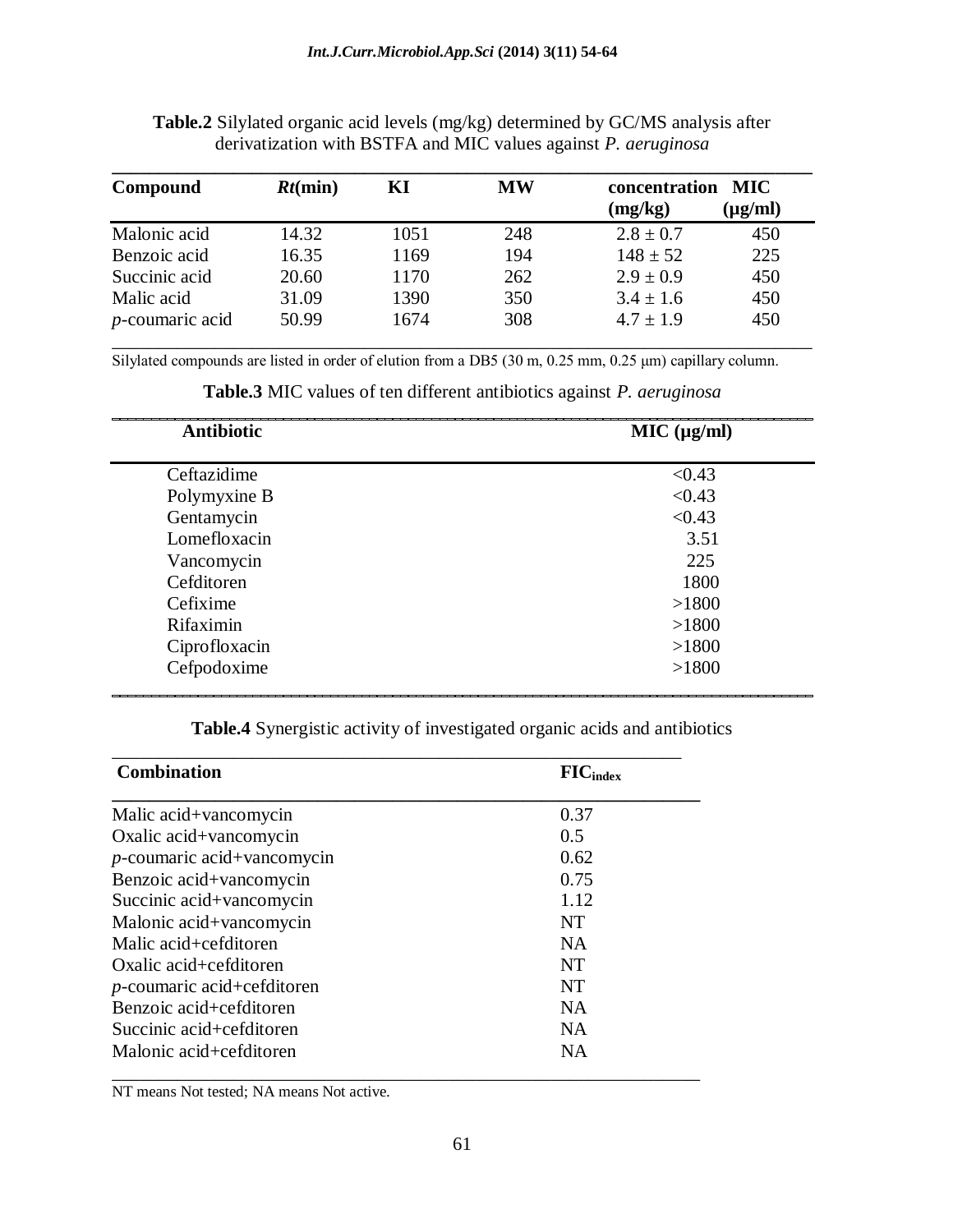# **Synergistic test**

The checkerboard method, used to evaluate synergism against *P. aeruginosa*, showed a synergistic activity between malic acid and vancomycin at 56.25 μg/ml each (FIC index  $= 0.37$ ) and oxalic acid and vancomycin at 112.5 and 56.25  $\mu$ g/mL, respectively (FIC index = 0.5) while no interaction was observed between organic acids and cefditoren against *P. aeruginosa* (Table 4). Furthermore, after growth experiments of this bacterium were performed in the same conditions reported above (concentrations of dicarboxylic acids and vancomycin), we observed a significant decrease in the number of viable bacteria  $(P < 0.05)$  (Figure 1).

Aburjai *et al.* found that the methanol extract of almost 19 Jordanian plants decrease the resistance of *P. aeruginosa* to nalidixic acid, chloramphenicol, gentamicin and cephalosporin (Abujari *et al.,* 2001).

In the present work we found that dicarboxylic acids, such as malic acid and succinic acid from caper leaves acted synergistically with vancomycin. The latter is an antibiotic that inhibits the cell wall synthesis, prevents incorporation of N-Acetyl muramic acid and N-Acethyl glucosamine of Gram (+) bacteria. The synergistic activity between dicarboxylic acids and this antibiotic against *P. aeruginosa* Gram (-) bacteria may be attributable to their combined reaction with the cell membrane porins as a possible primary target site by facilitation of the penetration of the antibiotic (Sikkema *et al.,* 1994). Another mode of synergistic action can be by blocking the inhibitory effects of protective enzymes or interfering with metabolic targets of the antibiotic (Hemaiswarya *et al.,* 2008). The

addition of dicarboxylic acids can also alter vancomycin speciation in a manner that enhance vancomycin uptake by *P. aeruginosa.* This last hypothesis was confirmed by Zhang using tetracycline in the presence of dicarboxylic acids against *E. coli* (Zhang *et al.,* 2014). The antagonistic interaction between dicarboxylic acids and cefditoren could be explained by the competition for target sites or inhibition of cell uptake. Benzoic acid showed the same MIC as well as the methanolic extract with 250 µg/ml but no synergistic activity was noted when tested with antibiotics. This can be due to the concentration of this compound in caper leaves  $(142 \pm 52 \text{ mg/kg})$ .

Conclusively, it is challenging to develop new drugs and additives to face bacterial resistance and to ameliorate food conservation. The present work showed the antimicrobial activity of organic acids from caper and the synergistic activity of dicarboxylic acids with vancomycin, an antibiotic used usually against Gram (+) bacteria. Further studies are needed to confirm this synergistic activity and develop it.

At the present we focus on the isolation of the fraction of caper leaves methanolic extract, responsible of this activity, and asses this latter *in vivo* using real food substrates such as meat and fish samples.

# **References**

Aburjai, T., Darwish, R.M., Al-Khalil, S., Mahafzah, A., Al-Abbadi, A. 2001. Screening of antibiotic resistant inhibitors from local plant materials against two different strains of *Pseudomonas aeruginosa*. *J. Ethnopharmacol.,* 74: 113–123.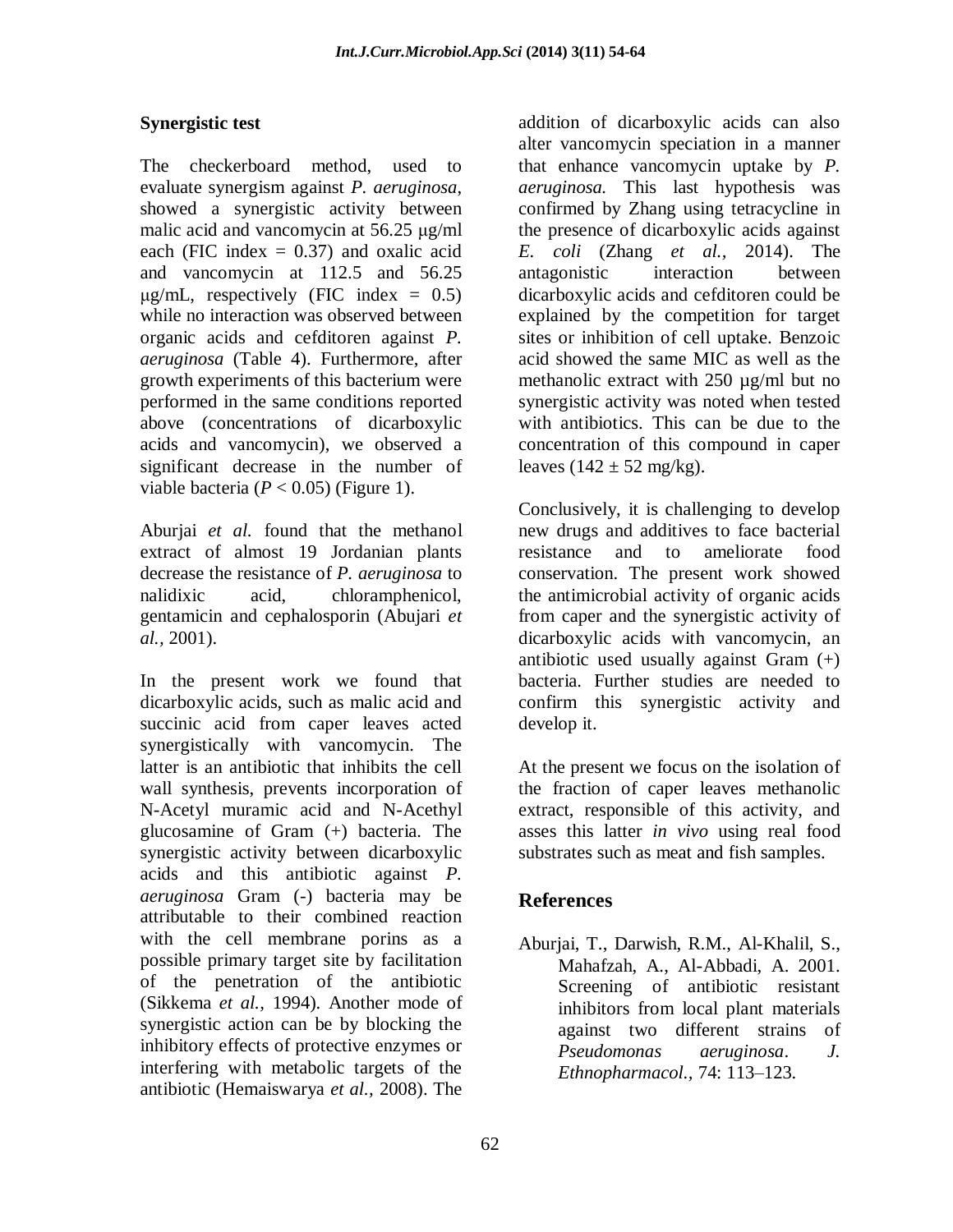- Aissani, N., Coroneo, V., Fattouch, S., Caboni, P. 2012. Inhibitory Effect of Carob *Ceratonia siliqua* Leaves methanolic extract on *Listeria monocytogenes*. *J. Agric. Food. Chem.,* 60: 9954–9958.
- Alakomi, H.L., Skytta, E., Saarela, M., Mattila-Sandholm, T.K. Latva-Kala, Helander, I.M. 2000. Lactic acid permeabilizes Gram-negative bacteria by disrupting the outer membrane. *Appl. Environ. Microb.,* 66: 2001–2005.
- Axe, D.D., Bailey J.E. 1995. Transport of lactate and acetate through the energized cytoplasmic membrane of *Escherichia coli*. *Biotechnol. Bioeng.,* 47: 8–19.
- Baasanjav-Gerber, C., Monien, B.H., Mewis, I., Shreiner, M., Barillari, J., Iori, R., Glatt, H. 2011. Identification of glucosinolate congeners able to form DNA adducts and to induce mutations upon activation by myrosinase. *Mol. Nutr. Food. Res.,* 55: 783–792.
- Baytop, T. 1984. Therapy with medicinal plants in Turkey past and present. Vol. 3255. Publications of the Istanbul University, Istanbul,
- Caboni, P., Sarais, G., Aissani, N., Tocco, G., Sasanelli, N., Liori, B., Carta, A., Angioni, A. 2012. Nematicidal activity of 2 thiophenecarboxaldehyde and methylisothiocyanate from caper *Capparis spinosa* against *Meloidogyne incognita*. *J. Agric. Food. Chem.,* 60: 7345–7351.
- Cherrington, C.A., Hinton, M., Chopra. I. 1990. Effect of short-chain organic acids on macromolecular synthesis in *Escherichia coli*. *J. Bacteriol.,* 68: 69–74.
- Cherrington, C.A., Hinton, M., Mead, G.C., Chopra, I. 1991. Organic acids:

Chemistry, antibacterial activity and practical applications. *Adv. Microb. Physiol.,* 32: 87–108.

- European Economic Community, Commisssion Regulation, EEC No. 1864/90 1990. Oilseeds determination of glucosinolates high performance liquid chromatography. *Off. J. Eur. Comm.,* L170: 27–34.
- Fattouch, S., Caboni, P., Coroneo, V., Tuberoso, C.I.G., Angioni, A., Dessi, S., Marzouki, N., Cabras, P. 2007. Antimicrobial activity of Tunisian quince *Cydonia oblonga Miller* pulp and peel polyphenolic extracts. *J. Agric. Food Chem.,* 55: 963–969.
- Feng, L., Yang, K.W., Zhou, L.S., Xiao, J.M., Yang, X., Zhai, L., Zhang, Y.L., Crowder, M.W. 2012. N-Heterocyclic dicarboxylic acids: Broad-spectrum inhibitors of metallo-b-lactamases with coantibacterial effect against antibioticresistant bacteria. *Bioorg. Med. Chem. Lett.,* 22: 5185–5189.
- Foster, J.W., Spector, M.P. 1995. How *Salmonella* survive against the odds. *Annu. Rev. Microbiol.,* 49: 145–174.
- Hazan, R., Levine, A., Abeliovich, H. 2004. Benzoic Acid, a weak organic acid food preservative, exerts specific effects on intracellular membrane trafficking pathways in *Saccharomyces cerevisiae. Appl. Environ. Microb.,* 70: 4449–4457.
- Hemaiswarya, S., Kruthiventi, A.K. Doble, M. 2008. Synergism between natural products and antibiotics against infectious diseases. *Phytomedecine*., 15: 639–652.
- Jindal, A., Kocherginskaya, S., Mehboob, A., Robert, M., Mackie, R.I., Raskin, L., Zilles, J.L. 2006. Antimicrobial use and resistance in swine waste treatment systems. *Appl. Environ. Microb.,* 72: 7813–7820.